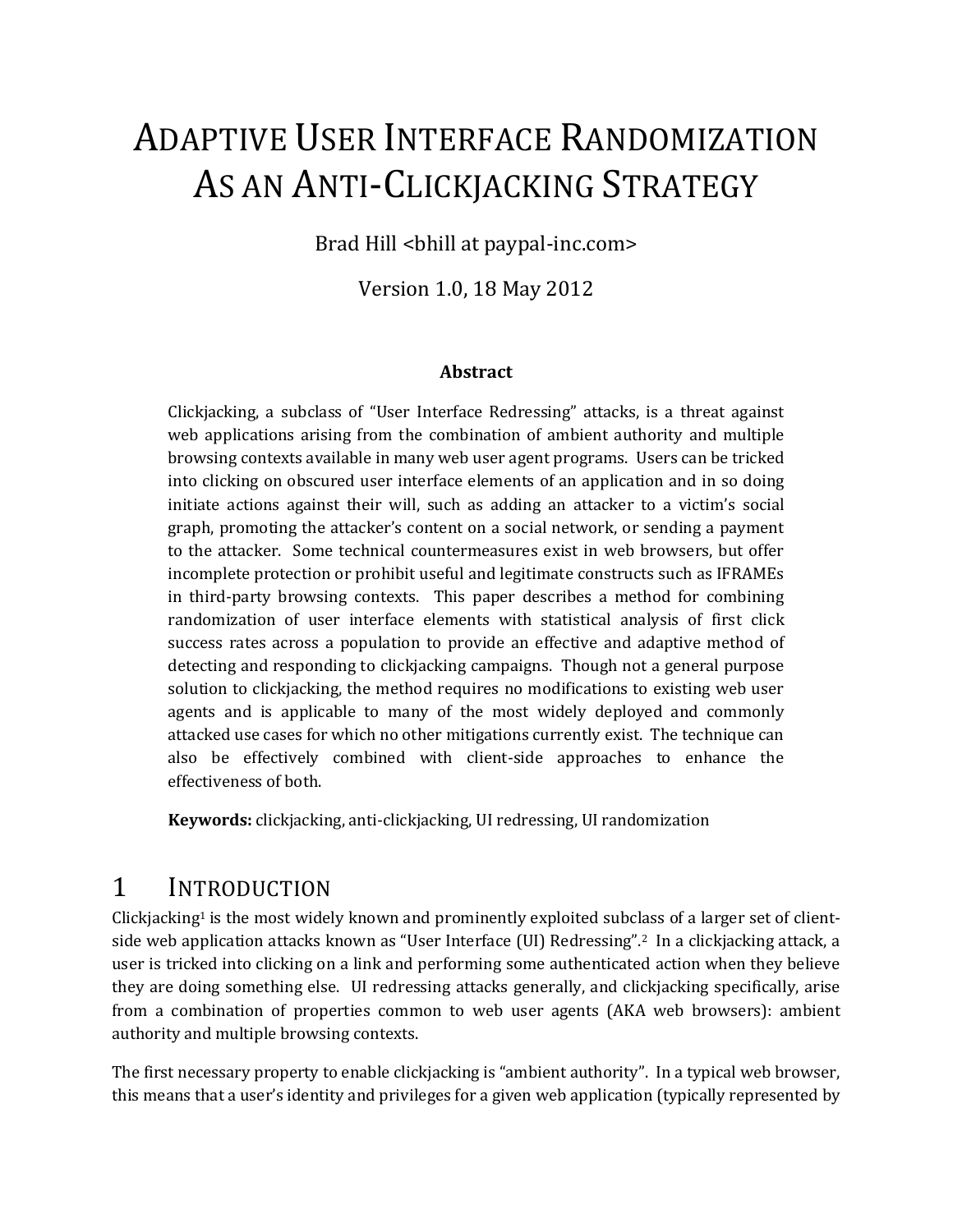an HTTP cookie) are persistent and implicit in all interactions between the web user agent and that application, regardless of context. Once a user has logged in and received a session cookie it will be sent with all requests made from different tabs, browser windows, frames and often even in requests originating from unrelated applications. (until it expires) Although some modern user agents are providing mechanisms to isolate cookies between browsing contexts, in general the ambient authority of cookies is standard, expected and often desired by web application authors. It allows users to have contextual information (e.g. what friends have interacted with a given third party resource) and powerful interactions (e.g. adding a node to a social graph with a single click) available in "mash-up" type applications without needing to explicitly log-in and authorize every action individually.

Abuse of ambient authority by causing a user agent to send cross-origin requests is a form of Confused Deputy<sup>3</sup> attack known as Cross-Site Request Forgery. (CSRF)<sup>4</sup> CSRF is a well-known problem and can be defended against by including an un-guessable token explicitly with each request that originates from the same-origin application. This ensures that requests can be associated with a web application's own user interface, instead of relying only on the ambient authority of the user agent. Clickjacking attempts to circumvent this protection and re-gain the capabilities of CSRF by directly enlisting the human user, instead of the web browser, as the confused deputy.

In a clickjacking attack, the attacker induces the user to interact with a browsing context containing content under the attacker's control, but actually sends the user's input to a different browsing context containing the web application under attack. For example, the attacker displays a game interface and uses it to overlay a social networking site in an IFRAME. The user believes he has clicked on an element of the game, but the click is actually delivered to a button on the social networking site. CSRF defenses are bypassed because the user's click is delivered to, and the action therefore initiated from, the browsing context of the genuine application. The user has thus unknowingly added the attacker to his social graph. A variety of techniques have been used to execute such attacks, including overlays, rapid movement or closing of the browsing context, and spoofing of a mouse cursor.<sup>5</sup>

A basic clickjacking attack is illustrated by the following nested browsing contexts. The user is logged into a social network, and visiting a site under the attacker's control. The attacker uses an IFRAME to create a nested browsing context to the social networking site, with a button that will add the attacker to the user's social graph: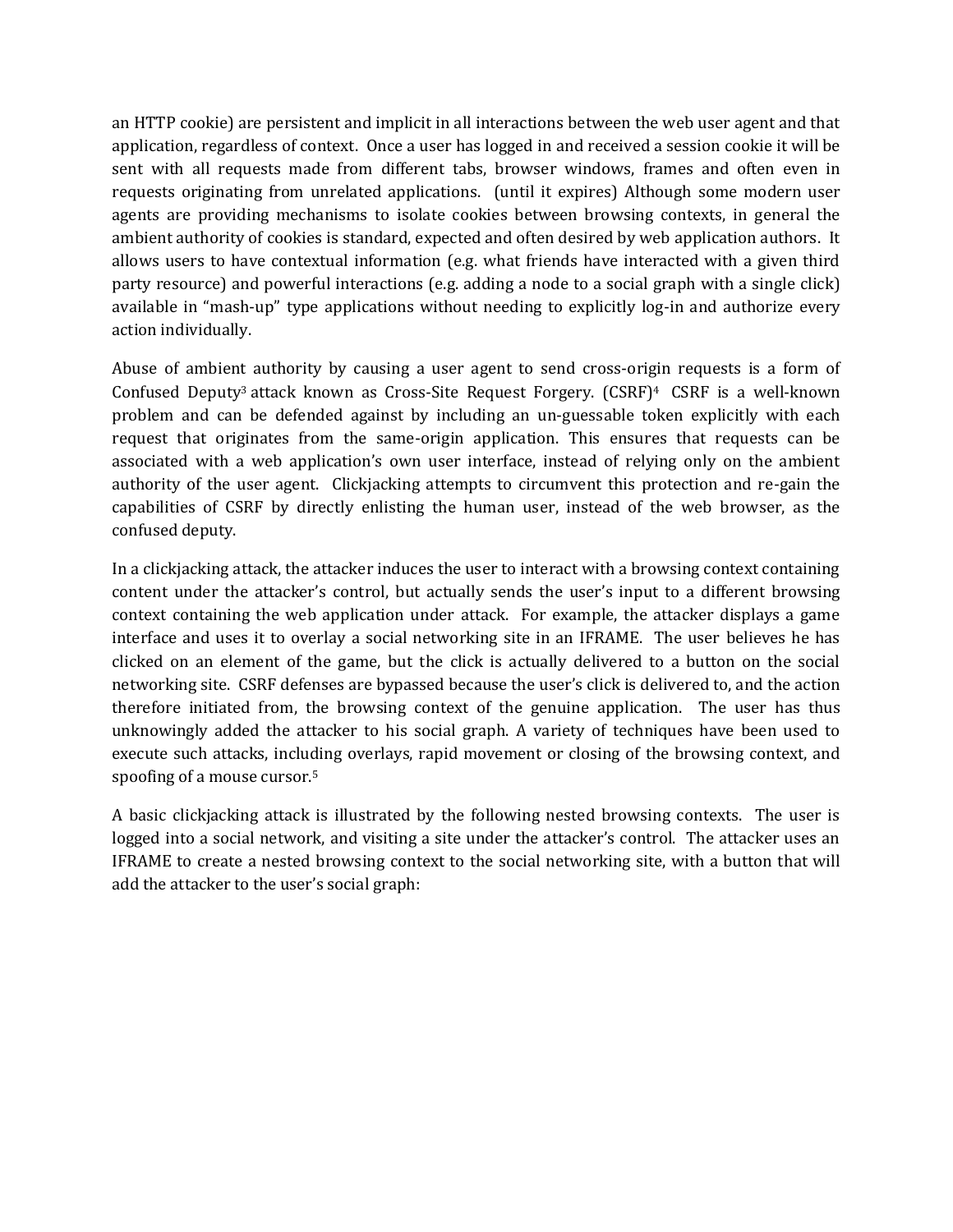Enclosing browsing context, at clickjacker's site

Englanting becoming contact, of diplomatical site

| <b>Click to add Mallory</b> |  |
|-----------------------------|--|
| to your social graph.       |  |

The attacker overlays the nested browsing context so it appears to the user as:

| Enclosing prowsing context, at circklacker's site<br>CLICK |  |
|------------------------------------------------------------|--|
| HERE                                                       |  |
| <b>TO WIN</b>                                              |  |

But the overlay is set not to accept click events, which are delivered to the hidden interface below:



Although clickjacking attacks are often not taken seriously by web application authors, they remain a persistent and difficult-to-mitigate threat for application authors. Although the risk may be acceptable for many scenarios, it is quite serious for some of the most common use cases. A fraudulent payment can be reversed, but it is impossible for a user to claw-back the personal information exposed when they give an attacker access to their social network (e.g. by adding an identity thief as a friend), or reverse the reputational damage from being tricked into adding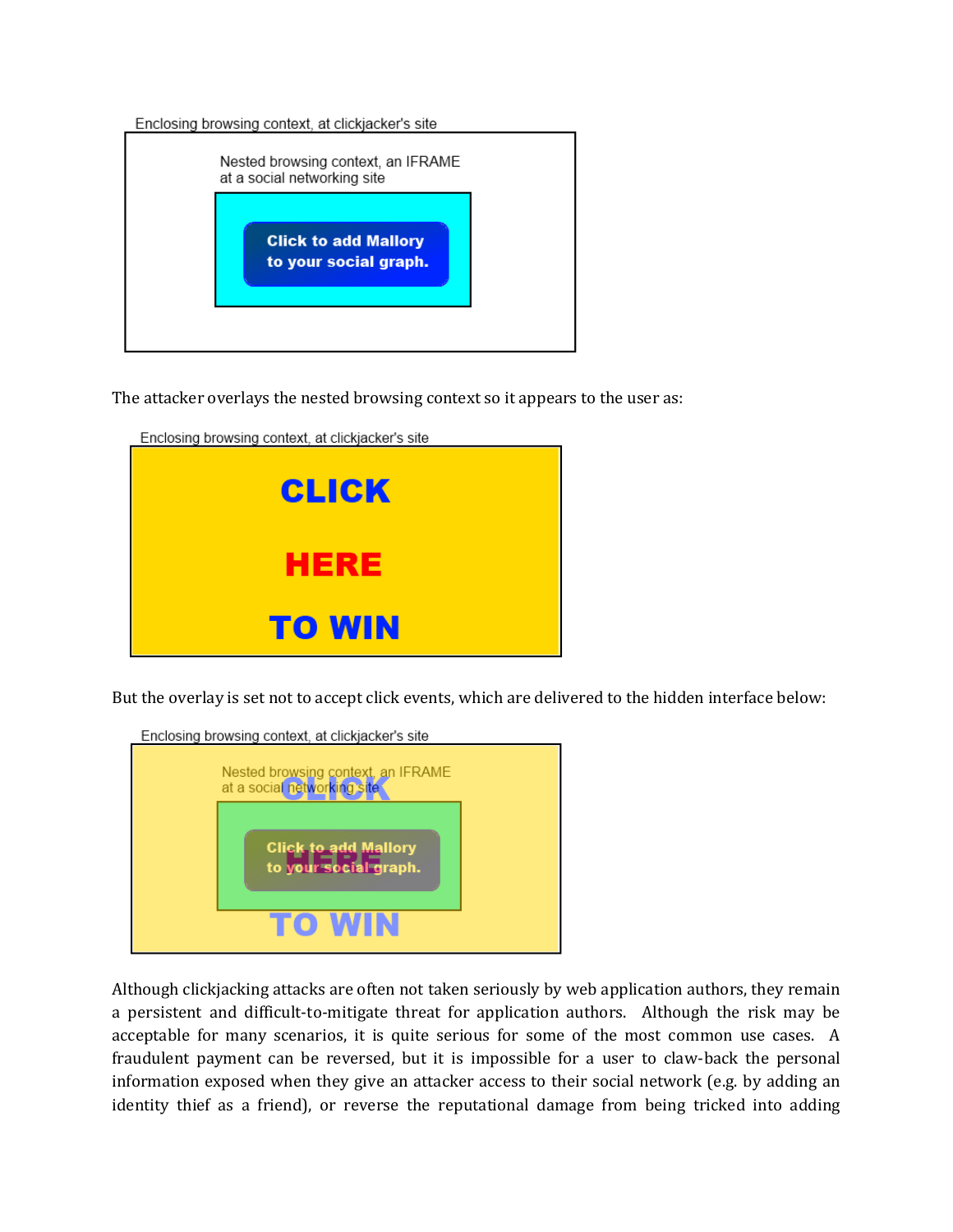objectionable content to such networks. (e.g. by clicking "like" or "+1" for pornographic content or hate speech)

# 2 PREVIOUS WORK

One widely adopted countermeasure to clickjacking is the "X-Frame-Options" HTTP header.6 This allows a web resource to communicate to a user agent that it should not be rendered in a frame, or only in a frame of the same origin. This provides good protection for interfaces that are not intended to be displayed in a nested browsing context, but has several shortcomings. First, it does not provide a solution for user interface experiences that deliberately use nested browsing contexts. Social networking and payment sites will often use the Same Origin Policy isolation combined with ambient authority to provide a seamless, contextualized experience for users at a wide variety of third-party sites, without disclosing the user's identity to such sites. Second, sites may still be vulnerable to clickjacking attacks using browsing contexts other than frames, such as with "pop-under and close" techniques.<sup>7</sup>

The browser extension NoScript<sup>8</sup> provides an anti-clickjacking technology called ClearClick.<sup>9</sup> ClearClick compares screenshots of the composed view seen by a user with the browsing context to which a click is delivered, as if rendered alone. (David Lin-Shung Huang has done similar, unpublished work.) If comparison of these screenshots shows a discrepancy between these views, the user is warned and shown an un-obscured rendering of the browsing context to which their click was delivered in a browser-chrome pop-up.

Although a strong technique, it is subject to false positives, necessitating user interaction to warn and ask users to confirm when attacks are suspected – a message that non-technical users are unprepared to interpret. The screenshot comparison technique also does not solve an attack class known as the "phantom mouse cursor" – in which the genuine mouse cursor is visually reduced or made invisible, and a false cursor is rendered at an offset. In this case, the genuine user interface may be fully exposed at the time a user clicks. ClearClick incorporates checks to warn if the mouse cursor has been modified by CSS effects, but other variants on the technique can still be effective.

NoScript also has the disadvantage of being a separately-installed add-on currently only available on Firefox, where it has an install base of approximately 1% as of this writing. Web sites that may be victimized by clickjacking cannot rely on the availability of ClearClick to protect their user base.

The Web Application Security Working Group at the W3C has chartered work to produce a standard recommendation for browser technology to combat clickjacking, but that work has not progressed beyond exploratory concepts and any solution arrived at will take several years to diffuse through the general user agent population.

# 3 USER INTERFACE RANDOMIZATION

One of the limitations that a clickjacking attack must contend with is the Same Origin Policy. (SOP)<sup>10</sup> The SOP provides a limited security boundary between browsing contexts from different origins,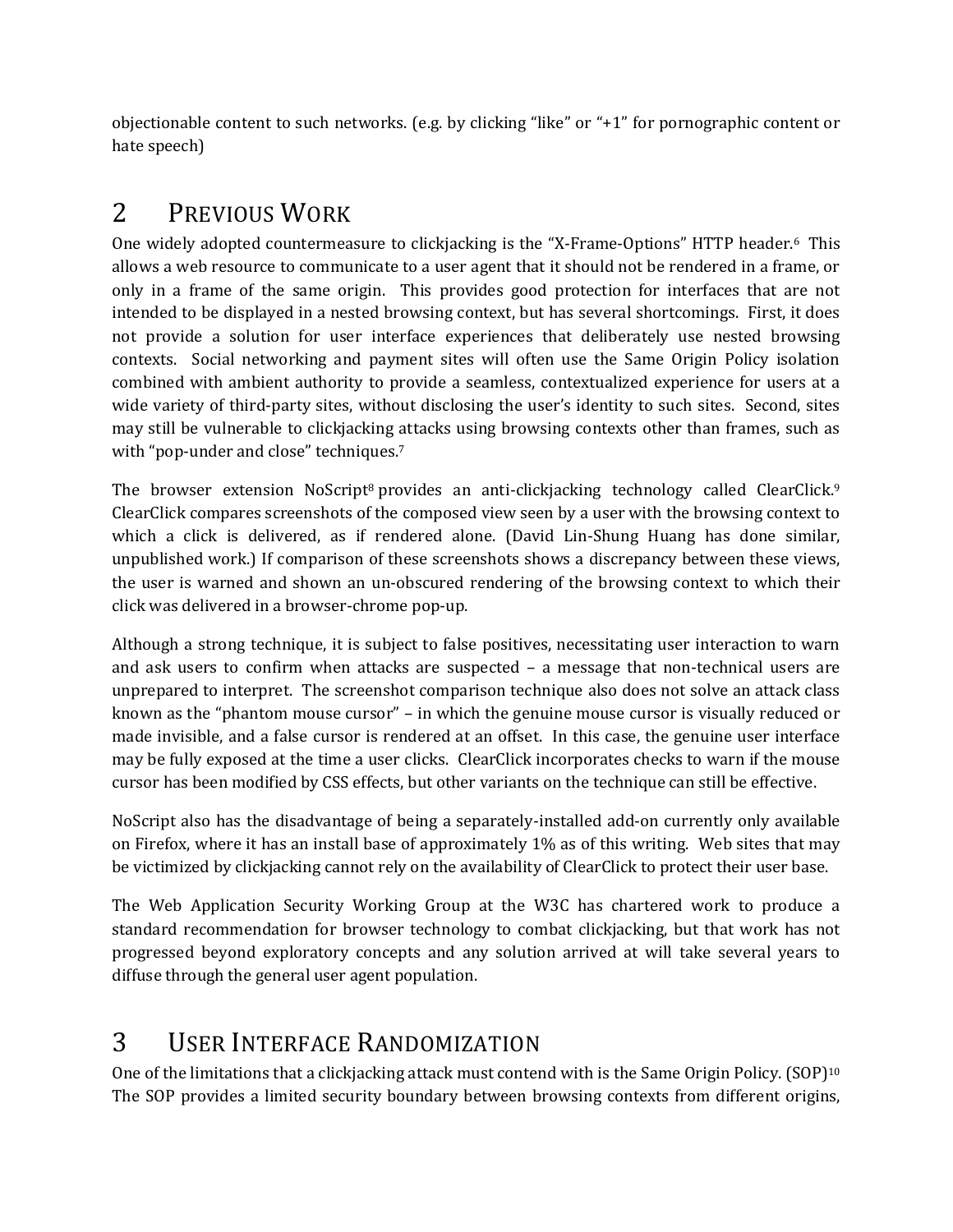where an origin is defined by the set of the host, scheme and port from which content originated. Clickjacking attacks always occur cross-origin, so the restrictions of the SOP are always applicable. Most important of these restrictions for the purpose of the mitigation proposed here is that content from one origin is prevented from reading content from another origin.

The SOP read restriction means that an application mounting a clickjacking attack cannot directly observe the rendering of the browsing context it is attacking. To construct an attack, the attacker must be able to predict the layout of the target application on the victim's browser. Usually, this is quite predictable – every user receives the same basic layout for a given application, and the attacker can observe what user agent a victim is using and control the size and positioning of the target browsing context.

Because of this limitation, user interface randomization was one of the first ideas suggested as a countermeasure when clickjacking was first identified by the web security community.11 It was rejected for a number of reasons:

- Randomization among a small number of locations still gives an attacker reasonable odds of success. Phishing attacks, for example, have remained a persistent and profitable attack even with success rates of less than 5%.
- Randomization among a large number of locations, or interactive randomization (buttonchasing) provides a poor user experience.
- An attacker can induce the victim to send multiple clicks to the target application, exhausting the randomized possibilities.

The adaptive randomization technique described here uses back-end statistical analysis to overcome these limitations for certain classes of user interface today vulnerable to clickjacking.

The technique is most easily applicable to single-button interfaces, and the description will proceed with that assumption. It can be generalized to somewhat more complex interfaces, but is probably unsuitable for an application interface as complex as a mail client or word processor.

The first refinement to the basic idea of randomization of the placement of a button is that the button must be randomized within a space that does not contain other user interface elements, and the application must record "missed" clicks to possible locations, as well as clicks to the actual button.

Starting with this, a naïve algorithm could deactivate the genuine button after a missed click, or several. This prevents an attacker from sending multiple clicks to exhaust the possible locations for the button, but:

- Creates a poor user experience if the user accidentally misses a click when not being attacked
- Requires a very large space of possible targets to reduce the chances of success enough to deter the attack
- May not prevent the attacker from re-loading and trying again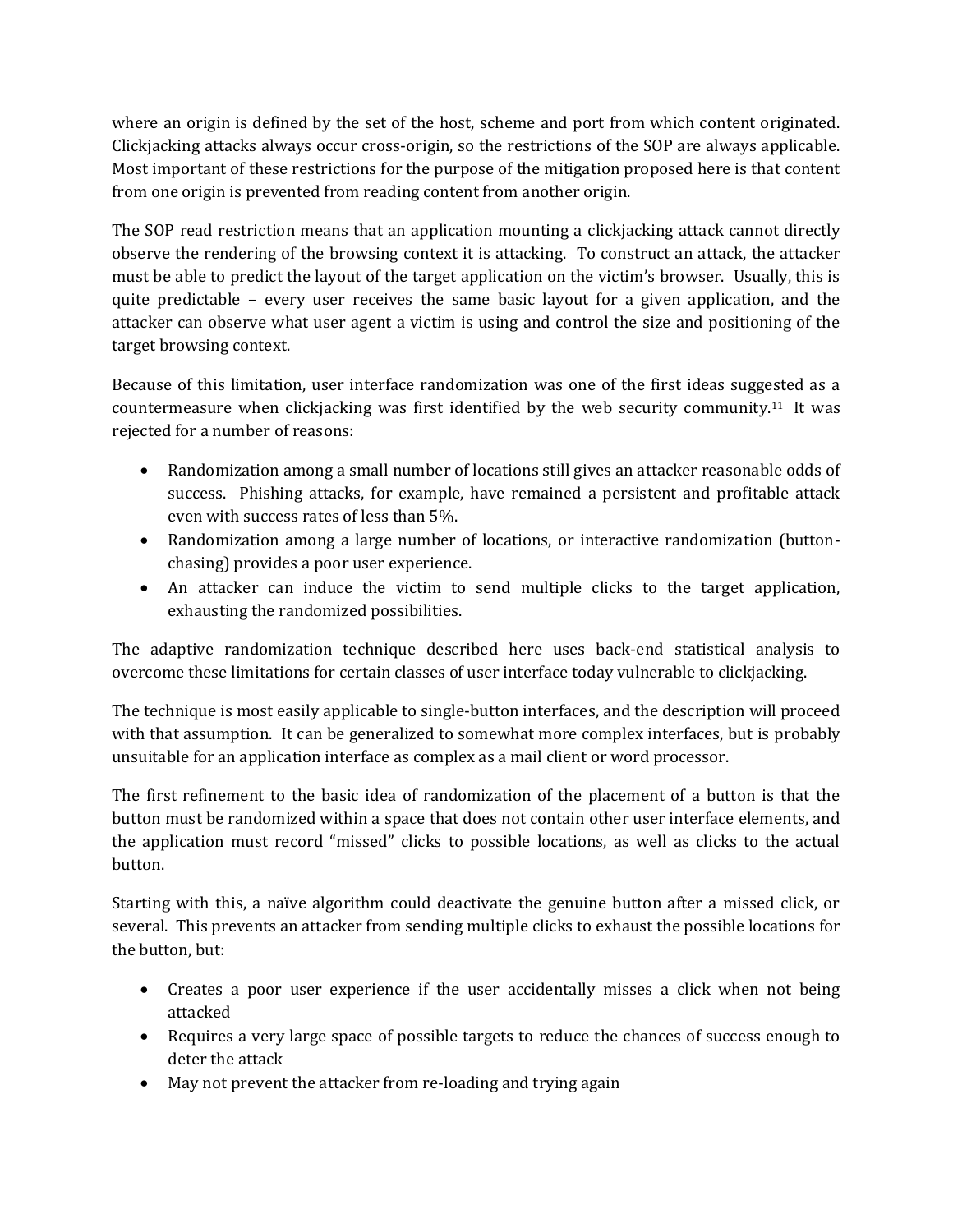#### 3.1 "BUCKETIZATION"

The next refinement to make UI randomization useful is to record a population of user clicks and place them into groups or buckets for statistical analysis. For a payment system, a bucket might be the recipient account, containing aggregate data on all clicks by all users that cause a payment to flow to that account. For a social network, it might be the identity of an account linked to by a "Follow", "Like" or "+1" button. The "bucketizing" should be done to identify the beneficiary of a clickjacking campaign, and may need to be somewhat sophisticated to capture this concept. For example, for a payments processor, buckets might need to be created to represent the author of a work being purchased, rather than the merchant it is purchased from, to capture a clickjacking campaign attempting to generate fraudulent purchases for that author from multiple (innocent) merchants. A single click might contribute data to multiple buckets. For example, a "purchase" button might be linked to buckets for the merchant account, the product SKU, and an affiliate account that collects a commission.

Buckets are first-in, first-out collections of hit or miss data for a limited number of first clicks. Long-term historical data on a bucket might be used to assist in determining the natural first-click miss rate and standard deviation, but the size of the bucket must be adjusted to allow identification of an attack. If, for example, a bucket contained a window size in the millions, an attacker might be able to make many successful attacks, even at low accuracy, before the weight of these bad guesses became significant in the overall average for the bucket. Too small a window size, however, and the risk of false positives increases.

Once clicks can be grouped into buckets, a window size is chosen, and the natural missed first click rate is determined, it becomes relatively simple to identify a clickjacking campaign targeting a given bucket. For a user interface where a button appears on one of three locations, with the other two left blank, a bucket of only legitimate clicks will have a first click with something approaching 100% accuracy, while a bucket containing only clickjacking traffic will have a first click hit rate of only 33%. Even if only a limited percentage of traffic to a bucket is subject to clickjacking, the deviation from the baseline first click success rate will be quickly visible if the natural missed click rate is low. When a bucket's overall first click success rate drops below a threshold, (we will use two standard deviations from the mean missed click rate in our example) a response can be triggered.

#### 4 EFFECTIVENESS

The baseline click accuracy will never be exactly 100%, and the natural miss rate must be determined by observation on an interface-by-interface basis. It will likely vary between user agents, between mouse and touch interfaces, and may vary naturally across buckets. (e.g. the "Like" button for a Parkinson's Disease support group might be expected to have a higher natural miss rate than other buckets) Overall, the natural missed click rate for a well-designed interface can be expected to be fairly low, and the technique is quite effective even with higher missed click rates.

Let us say that we want to trigger a response when the missed click rate is more than two standard deviations (σ) above our observed normal. Call the natural miss rate as *M,* and the number of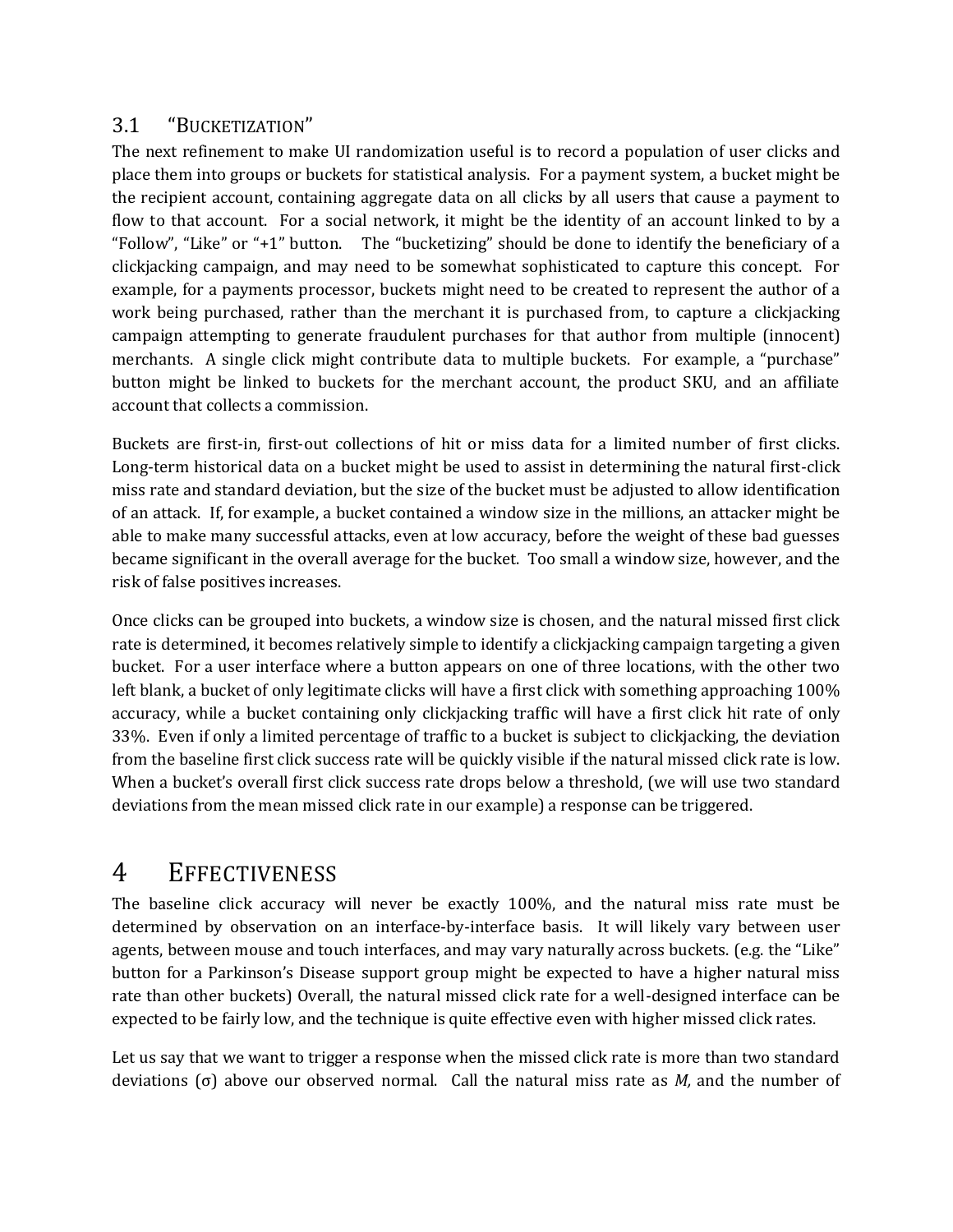randomized locations *N*. We can determine the number of clickjacking attempts *x* possible in a population of 100 clicks before the two standard deviation threshold is passed as follows:

$$
100(M+2\sigma) = M(100-x) + (x * (1 - 1/N))
$$

With a natural missed click rate of 3% and a standard deviation of 1%, an attacker can inject just 4.25 clickjacking attempts per 100 total clicks before being detected when the UI is randomized among only 2 locations. This drops to 3.14 attempts in 100 for 3 locations, and 2.6 attempts at 5 locations.

With a much higher natural missed click rate of 25% and a standard deviation of 2%, the attacker can inject 16 clickjacking attempts per 100 clicks when *N*=2, dropping to 9.6 for *N*=3, 8 for *N*=4, and 7.25 at 5 locations.



We must also consider, however, that the expected success rate of these attempts also decreases as *N* increases. When we multiply the number of clickjacking attempts that can be made, undetected in the population, by their expected success rate, we see that an attacker in the first scenario, with  $M=3\%$  and  $\sigma=1\%$ , can only expect to increase their baseline conversion rate by a little more than 2% before detection when facing UI randomization among only two locations. The possible conversion rate increase drops to a little more than 1% at three locations and is around half a percent at five locations. With *M*=25% and σ=2%, the attacker can increase conversion by 9.5% with *N*=2, 3.5% with *N*=3, 2.2% with *N*=4 and 1.6% at *N*=5.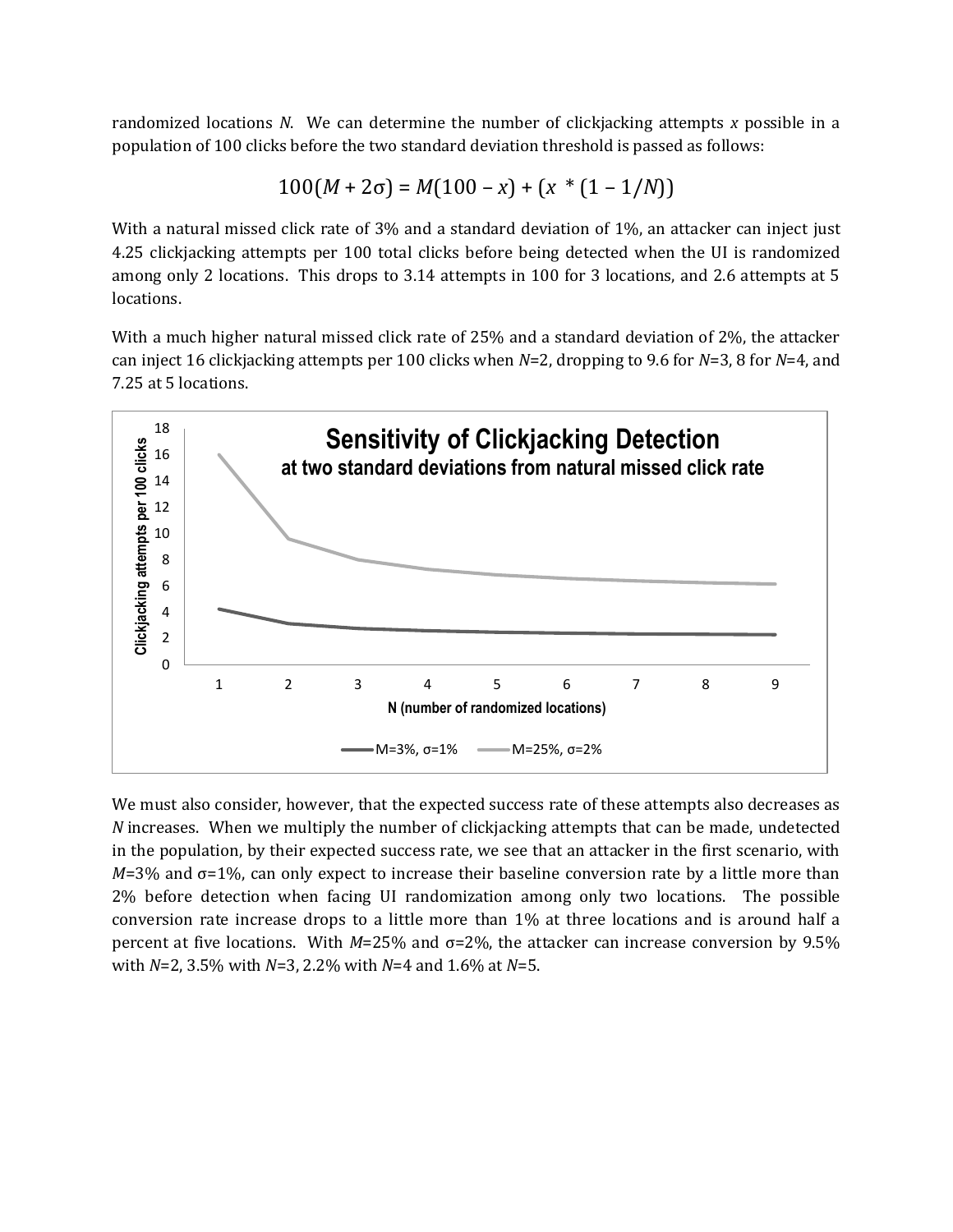

108 basis points of fraud (at *M*=3%, σ=1% and *N*=3) is still quite considerable if it were sustained across the entire population of transactions, but by limiting the possible profits and increasing the chances of detection, we can greatly reduce the motivation of the attacker to attempt fraud at all. An attacker without a legitimate click stream can mount very few clickjacking attempts before being detected, so for those attackers we have also raised the cost: they must generate 290 legitimate-seeming clicks for every successful attack to keep from being detected. If we can reduce the weight of multiple clicks from the same originating account in our bucket statistics, and if there is a cost to account creation or transactional friction, this may well make clickjacking unprofitable.

## 5 ADAPTIVE RESPONSE

For some applications it may be appropriate to simply suspend transactions to the beneficiary of a bucket that has suspiciously high missed click rates, especially if the target bucket has no legitimate click history. However, much like login attempt lockouts, care must be taken that this mechanism cannot be abused to cause a denial of service against a rival. Natural variation in data will also produce false positives.

For high value transactions at low volumes, it may be worthwhile to hold execution of transactions against buckets with high clickjacking suspicion until the transactions can be individually confirmed. Otherwise an automated response may be more appropriate.

Because clickjacking attacks are prevented from reading data in their target browsing contexts by the Same Origin Policy, adding an interstitial page that requires a user identification task to confirm the transaction, such as a CAPTCHA12, may often foil the attack. These tasks need not be strong against automated analysis like a traditional CAPTCHA, because they are not directly visible to the attacker. The CAPTCHAs might themselves be framed by the attacking site in another User Interface Redressing attack, so tests should incorporate a logo as a watermark in the identification task, to help prevent users from being tricked into completing the task in a hostile context.

Opening a pop-up confirmation interface in a new browsing context with the X-Frame-Options header set to DENY can also provide a strong defense.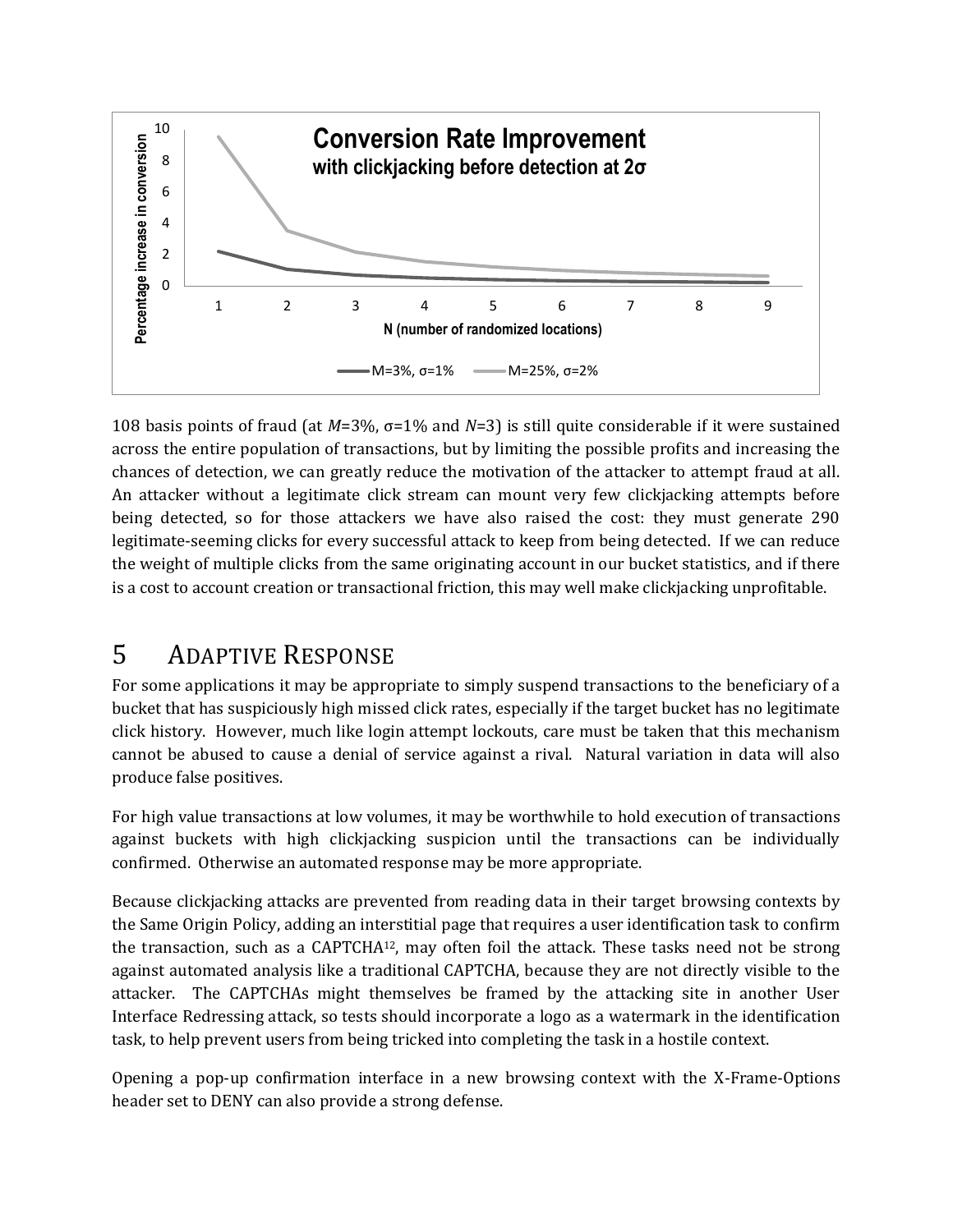While these responses are generally considered undesirable user experiences that may negatively impact transaction completion rates, they need only be deployed when elevated first click miss rates indicate a clickjacking campaign may be in progress. Enabling and disabling these stepped-up protections can be a completely automated process.

If these experiences are still not desirable, a less obtrusive response could be to dynamically increase the set of possible randomized location for the button, and to disable transactions from any given user to that bucket after two or more missed clicks, greatly reducing the effectiveness of the campaign, if not completely preventing it.

# 6 OTHER UI REDRESSING ATTACKS

This approach does not address other forms of UI Redressing attacks, such as partial overlays with misleading context. For example, an attacker might expose a genuine "Pay" button across all of its randomized locations, but use an overlay to show the user false information about the payee and amount of the transaction.

In such cases, statistical analysis cannot be applied, but UI randomization may still be applied. If the button area and contextual information both utilized a background watermark that was randomized in size and orientation, the attacker would be unable to match it in their overlay. Unfortunately, this places the onus of action back on the user, to know the expected interface and recognize deviations, greatly limiting its effectiveness. In such cases, screenshot comparisons are again more appropriate, though it may be necessary to provide hints to such mechanisms about the critical context area for a given interface.

## 7 WEAKNESSES

This method will not prevent a one-off attack against a targeted user, it is ineffective where bucketization is not possible, or where it is cheap for an attacker to create many new buckets, because the data set is too small to identify attacks. When this is a serious concern, it may be necessary to delay executing clickjack-able actions or always apply an interstitial CAPTCHA for new buckets until they have sufficient data to be statistically meaningful.

The method of determining the natural missed click rate for a given bucket should also not be under the influence of attackers, or they may be able to bias the value. This means that determination of this value should be done under controlled experiment or statistically across a broad population of targets with similar characteristics, not on a bucket-by-bucket basis.

The approach cannot be applied where it is possible for the attacking browsing context to discern information about the layout or display of the browsing context it is attacking. Example attacks of this sort have been demonstrated in the past, using timing side-channels in the rendering of 3D overlays in WebGL, or calculated values for overlays based on SVG. The ability to read content in this manner is generally considered its own security flaw, a violation of the Same Origin Policy, and can lead to more serious attacks than clickjacking.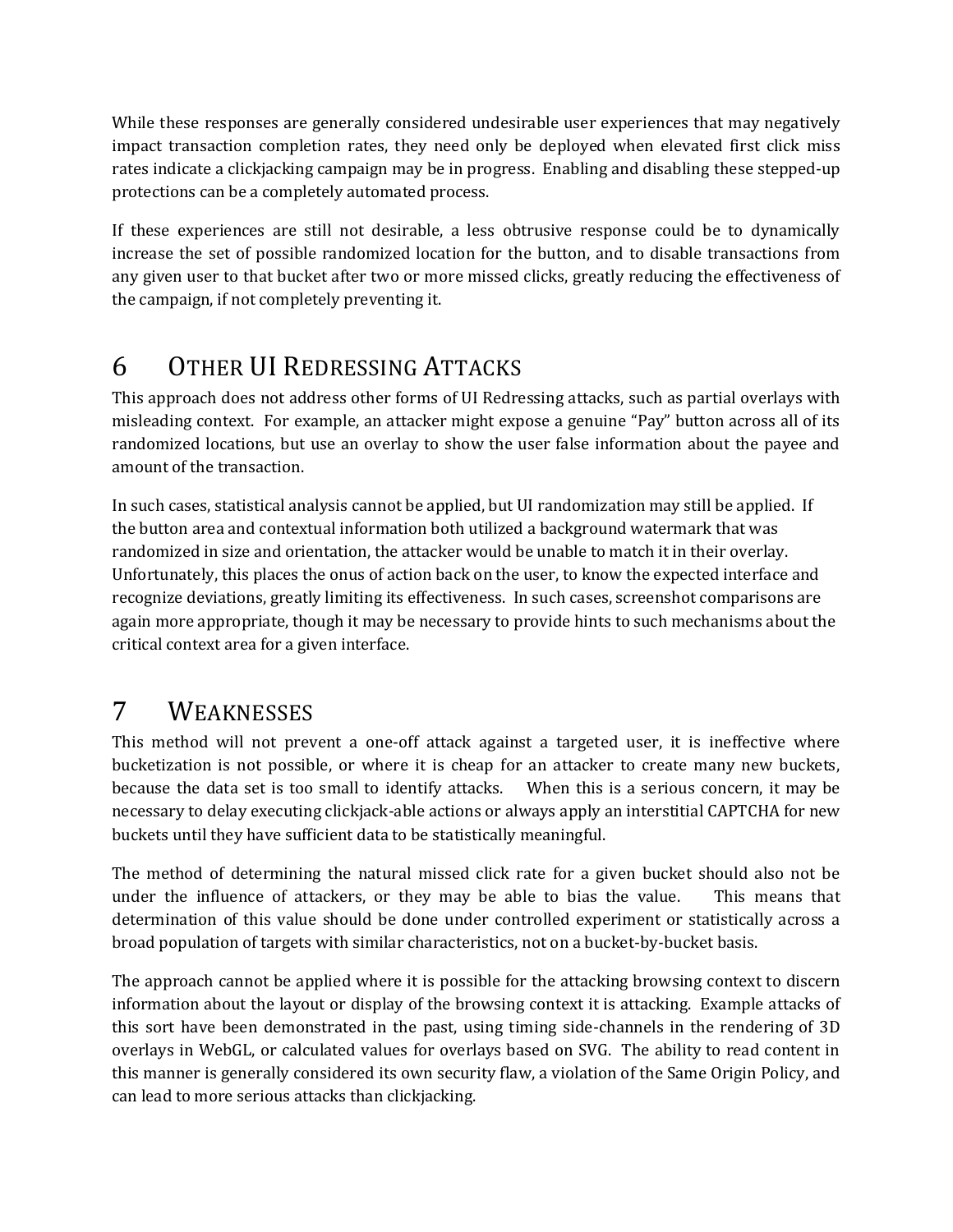This approach is difficult to apply to complex or dense user interfaces where there is little room for randomized placement of user interface elements. It might be possible to randomize the  $(x,y)$  offset of an entire interface, and analyze data such as the average click distance from the center of UI elements, but the bucketization process to identify and isolate the possible beneficiaries of an attack is likely too difficult to attempt for a system as complex as a webmail interface, trading platform, or similar. Such applications might, at best, be profiled for an individual user over repeated interactions with the same application, so that an attempt to automate a complex action via clickjacking could be detected as anomalous. Such efforts are outside the scope of this paper.

#### 7.1 THE "SLEEPY FROG" ATTACK

The most serious weakness of the technique is that the attacker can also supply multiple targets and use the genuine interface to enlist the user in making the correct choice. For example, consider a "Pay Now" button randomized among three locations, indicated by the dashed red lines:



The attacker overlays this interface with three identical images that are partially transparent:



And the composited picture to the user looks like:

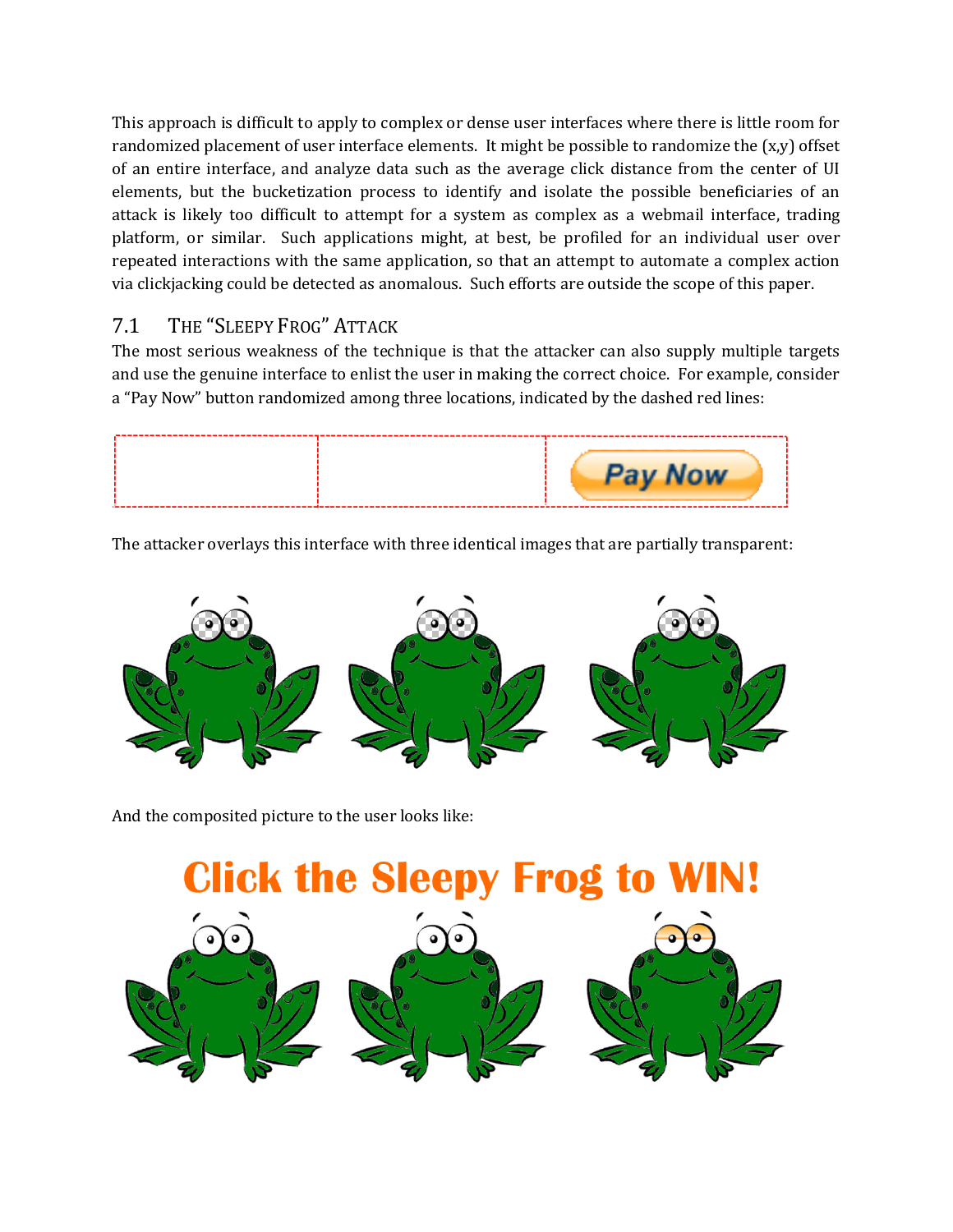The real button is only partially exposed by the frogs' transparent eyes, but the user is able to distinguish and click on the correct randomized location. Making the attack overlay partially transparent illustrates:



This is a quite serious weakness, as it is likely that an attacker can craft such an overlay for almost any possible button.

## 8 COMBINING WITH SCREENSHOT COMPARISON APPROACHES

In the "Previous Work" section, we discussed screenshot comparison approaches to clickjacking prevention such as NoScript's ClearClick. This approach can easily detect and foil the "Sleepy Frog" attack.

As discussed previously, the weakness of screenshot based approaches is that they succumb to "phantom cursor" attacks that leave the real UI exposed while misdirecting the user's attention. Adaptive UI Randomization provides strong protections against this class of attacks.

Fortunately, the two approaches do not conflict in their implementation and execution. Screenshot approaches are applied at the user agent layer, and Adaptive UI Randomization are applied in the application and server back-end. Combining the two protections can give broad-spectrum coverage against all known vectors for clickjacking.

The back-end bucketizing and statistical analysis methodology can also be deployed to overcome other weaknesses of the screenshot approach: false positives, confusing user interaction, and the small install base of such solutions. A web application that is concerned it may be victimized by clickjacking could provide a feedback URI to a screenshot-based anti-clickjacking feature of a web browser. Upon detecting a likely clickjacking attempt, the plugin could simply connect back to the URI and report the suspected attack instead of intervening to prevent the click. If the URI included a unique transaction identifier that could be related to a set of buckets, the site can simply apply normal back-end anti-fraud measures when receiving such reports. The site can also use this data to learn the natural screenshot comparison false positive rate for its own interfaces and to refine the fraud risk score for buckets in a manner similar to that described for missed clicks. This allows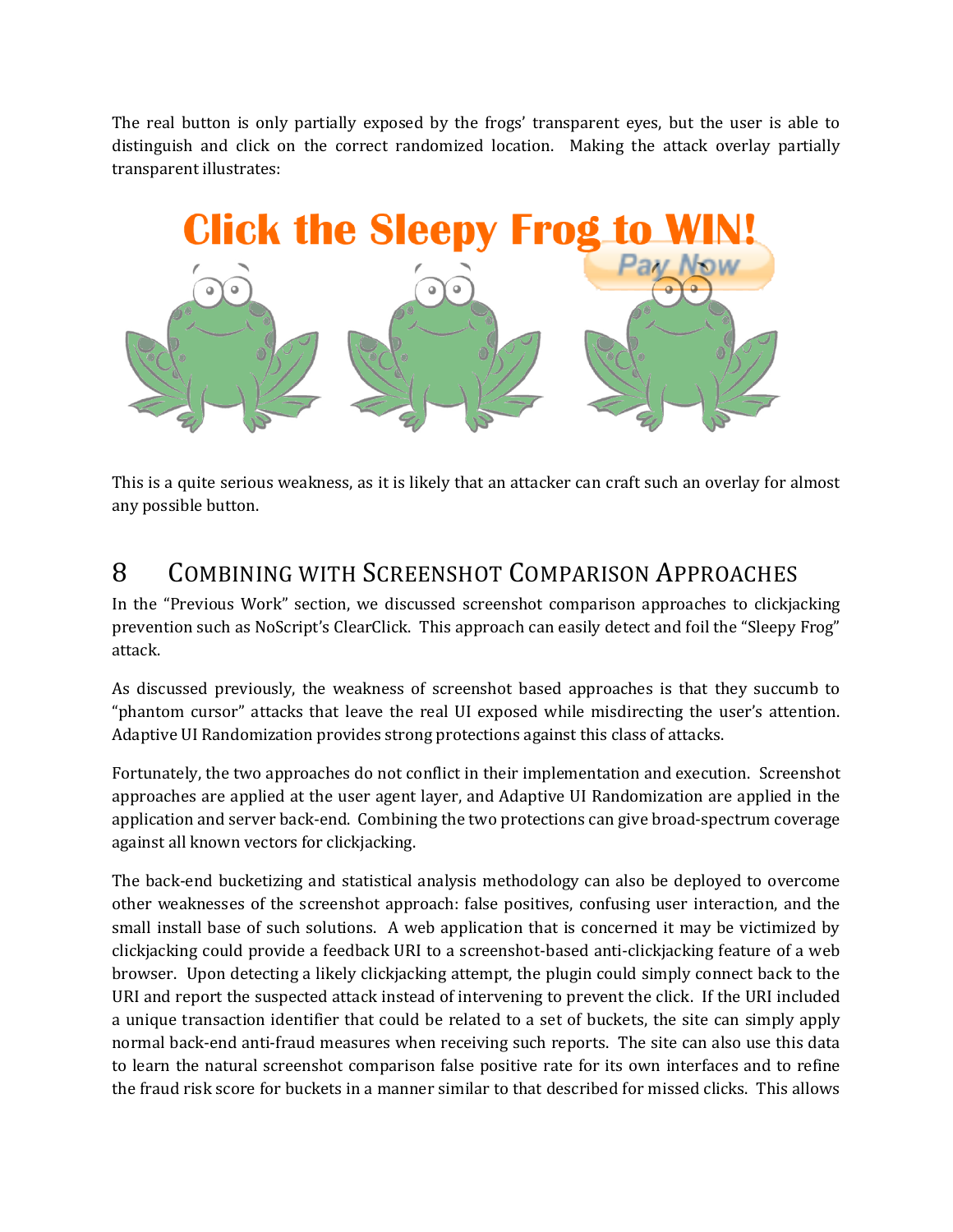a small percentage of users with such a technology deployed to provide a sensitive detection tool that can be used to protect all users. Such an approach might prove very effective even without UI randomization.

#### 9 CONCLUSION

By combining intelligent target identification and grouping with statistical analysis of both successful and missed first clicks, it is possible to accurately detect clickjacking campaigns with user interface elements randomized among only a very small set of possible locations. Although the technique is not generally applicable, it can be applied today, in the existing population of web user agents, to many of the most common clickjacking attack scenarios that are not protected by other measures: single-click actions in IFRAMES such as "Like", "+1", "Follow" and "Pay". Although randomization of the interface has the potential to create a poor user experience, considerable sensitivity can be obtained when randomizing within a mere 1x3 or 2x2 grid that requires minimal screen real estate.

Of particular advantage is that Adaptive UI Randomization can be effectively combined with screenshot comparison approaches such as ClearClick to remove the most important weakness of this approach: "phantom cursor" attacks. Combining the two approaches allows, for the first time, broad coverage of all classes of clickjacking attacks for many common use cases.

## 10 LICENSE

This is licensed under a Creative Commons Attribution 3.0 United States License.

<http://creativecommons.org/licenses/by/3.0/us/>

THIS DOCUMENT IS PROVIDED "AS IS." PayPal, Inc., Brad Hill, et al MAKE NO REPRESENTATIONS OR WARRANTIES, EXPRESS OR IMPLIED, INCLUDING, BUT NOT LIMITED TO, WARRANTIES OF MERCHANTABILITY, FITNESS FOR A PARTICULAR PURPOSE, TITLE OR NON-INFRINGEMENT.

<http://www.sectheory.com/clickjacking.htm>

- <sup>3</sup> Hardy, Norman, *The Confused Deputy*, Oct 1988,
- <http://www.cis.upenn.edu/~KeyKOS/ConfusedDeputy.html>See also: [http://en.wikipedia.org/wiki/Confused\\_deputy\\_problem](http://en.wikipedia.org/wiki/Confused_deputy_problem)
- <sup>4</sup> Burns, Jesse, *Cross Site Request Forgery,* 2005, 2007[, http://www.isecpartners.com/files/CSRF\\_Paper.pdf](http://www.isecpartners.com/files/CSRF_Paper.pdf)
- <sup>5</sup> Uhley, Peleus, *Clickjacking Threats*, March 2012, [http://www.w3.org/Security/wiki/Clickjacking\\_Threats](http://www.w3.org/Security/wiki/Clickjacking_Threats) <sup>6</sup> Lawrence, Eric, *IE 8 Security Part VII: Clickjacking Defenses*, Jan 2009,

l <sup>1</sup>Hanson, Robert and Grossman, Jeremiah, *Clickjacking*, Dec 2008,

<sup>2</sup> Zalewski, Michal, *Dealing with UI redress vulnerabilities inherent to the current web*, Sep 2008, <http://lists.whatwg.org/htdig.cgi/whatwg-whatwg.org/2008-September/016284.html>

<http://blogs.msdn.com/b/ie/archive/2009/01/27/ie8-security-part-vii-clickjacking-defenses.aspx> <sup>7</sup> Lin-Shung Huang, David, Jackson, Collin, *Clickjacking Attacks* Unresolved, July 2011.

[https://docs.google.com/document/pub?id=1hVcxPeCidZrM5acFH9ZoTYzg1D0VjkG3BDW\\_oUdn5qc](https://docs.google.com/document/pub?id=1hVcxPeCidZrM5acFH9ZoTYzg1D0VjkG3BDW_oUdn5qc) 8 Maone, Giorgio[, http://noscript.net/](http://noscript.net/)